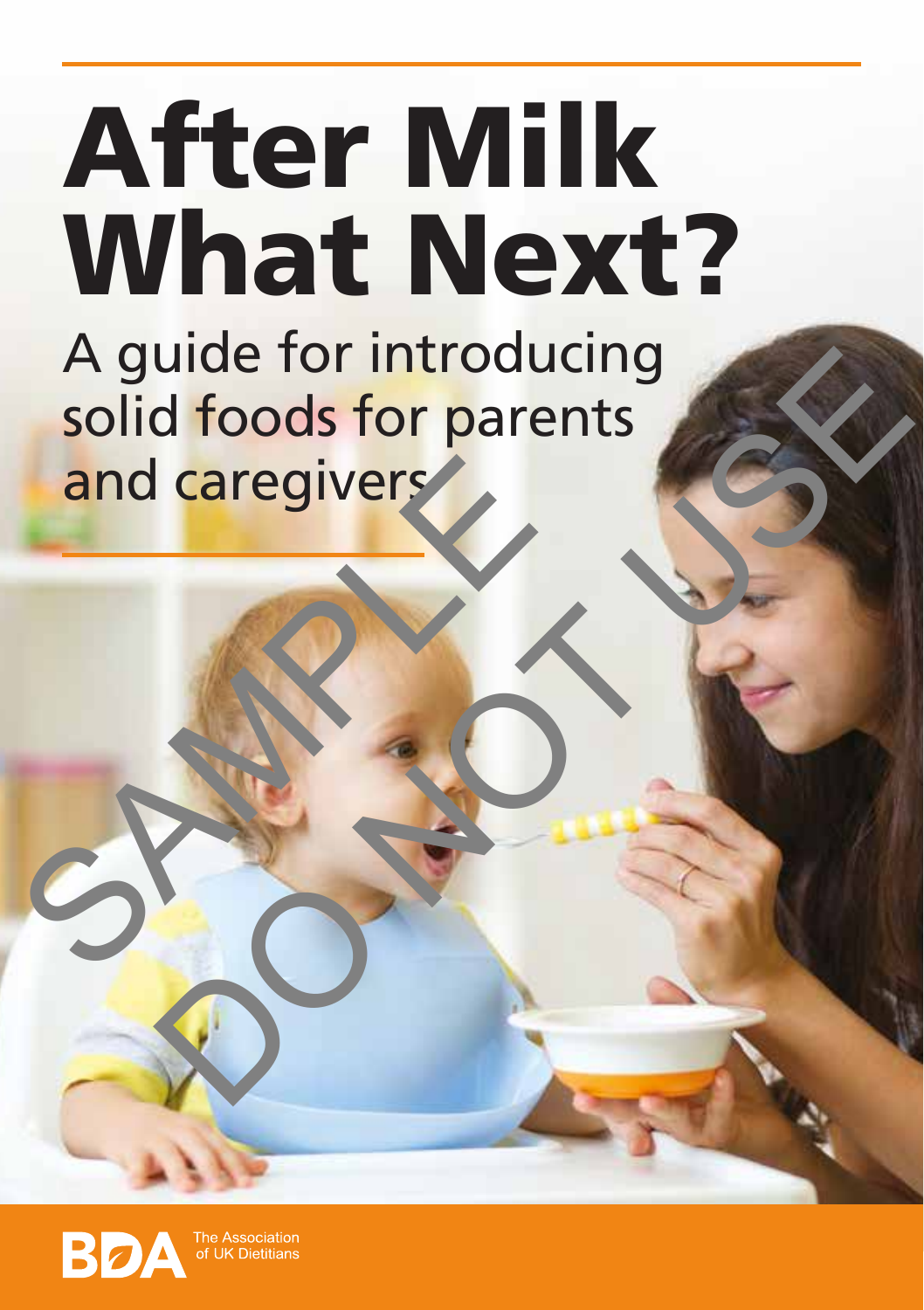### **When should I introduce solid foods to my baby?**

Breast feeding is important for the development and maturity of the immune system. The Department of Health recommends exclusive breast feeding for around the first 6 months of life followed by continued breast feeding alongside starting complementary foods (formerly known as weaning). All mothers should be supported to breast feed as long as they are able to.

#### **Introducing solid foods**

At around 6 months of age, babies are ready to move onto solid foods. Your baby will begin to show signs that they are ready for solids. These include: Contrast of the mouth of the state of the mouth of the mouth of the mouth of the mouth of the mouth of the state of the state of the state of the state of the state of the state of the state of the state of the state of th

- Wants to chew and is practising with toys
- Can sit up with some or no support
- Able to support their head
- Can reach out and grab for things, by string them to their mouth

The following behaviours can be mistaken for signs of being ready for solid foods:

- Putting fists in mouth
- Higher demand for silk feeds
- Waking up more hand validuring the night

It is import to note  $\lambda$  at there is wide individual variation and some babies may require  $n_k$  on entary foods around 20 weeks but not before 17 weeks. Solution of the text of things, by the text of the text of the text of the text of the following behaviours can be mistaken for signs of behaviours can be mistaken for signs of behaviours can be mistaken for signs of behav

Introducing solly foods is an important step in your baby's development. By inducing solid food babies learn to:

• Take food from a spoon

- **F**-feed using their hands and a spoon
- Move food from the front to the back of the mouth for sw<sub>allowing</sub>
- **Learn to chew**
- Sip from a cup

#### **It is an enjoyable stage for you and your baby to enjoy together**

For healthy preterm babies, complementary feeding should be based on the readiness signs listed above and should not commence before 4 months from their estimated due date; once they start they can progress as for full term babies.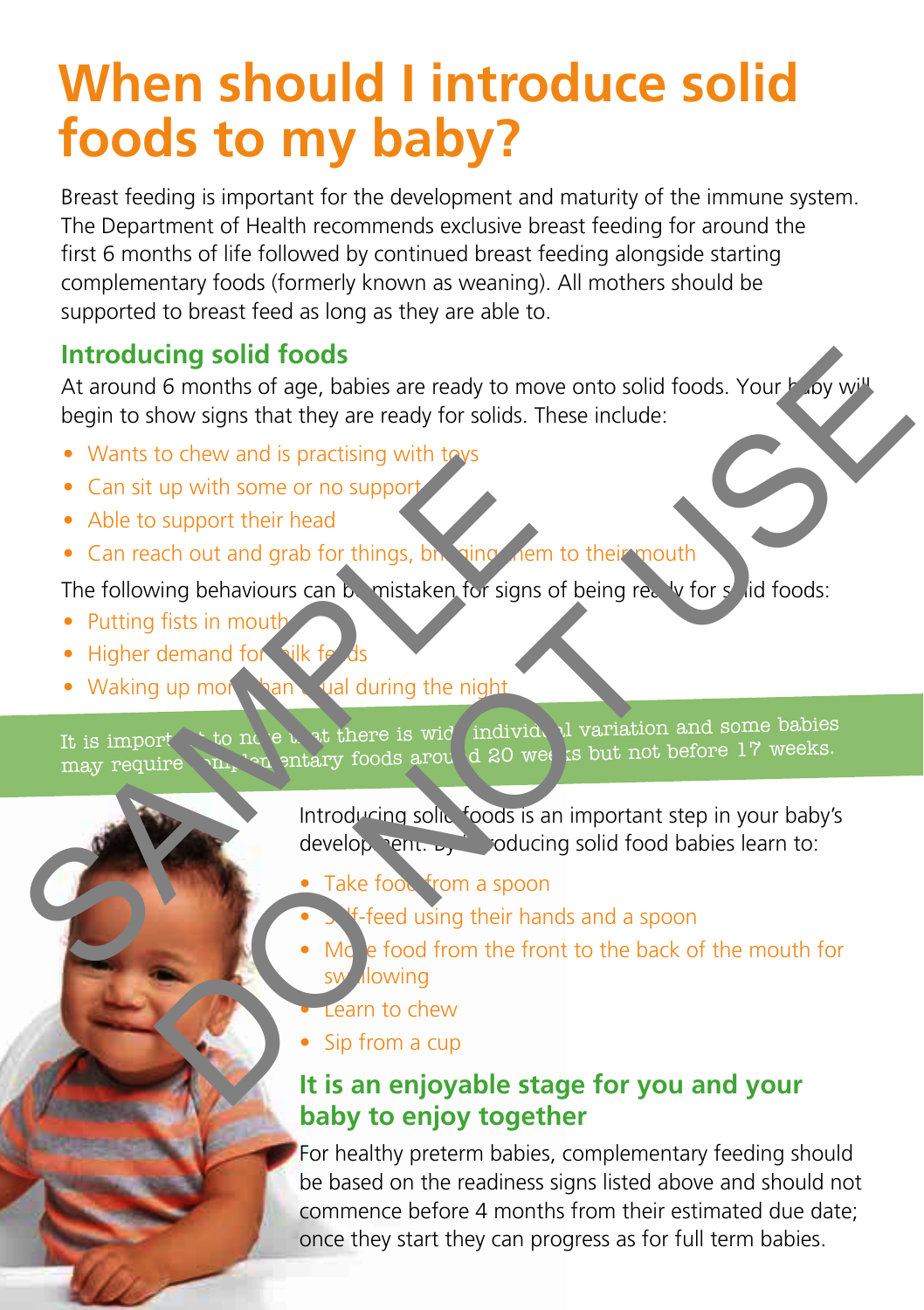## **What should I give?**

Start with a little baby cereal mixed with breast milk or formula milk. You can also try some puréed or well-mashed vegetables or fruit, for example potato, sweet potato, carrot, apple, avocado, banana or pear. Next, introduce foods such as meat, lentils, rice and full-fat yoghurt. Aim to offer a range of the healthy foods from each of the following food groups:

- Fruit and vegetables
- Potatoes and cereal based foods including bread, rice, pasta, porridge, breakfast cereals with no added salt/sugar and avoid very high fibre/bran varieti
	- Well cooked beans, lentils, peas, meat, fish and eggs
- Dairy foods such as yoghurt, cheese, custard puddings

**s**

Offer a mix of puréed, and foods and finger foods. Expressed breast  $\sigma$  formula  $\frac{1}{k}$  can be used to thin down the mashed or pure del  $f$  of if neccessary.

It is easier to introduce new foods at this age so it is important to make the most of this by giving wa jety of foods now, as this can become a challenge when they are older.

# **Foods to avoid in babies and young children** Well cooked bear, lentils, peas,<br>
Dairy foods systems vighurt, che<br>
puddings<br>
Offer a mix of puréed<br>
Expressed breast or form that the core and fingery<br>
Expressed breast or form that the coessary<br>
It is easier to introduce Potatoes and ceral based foods including<br>
bread, rice, pasta, porridge, breakfast cereals with necessary<br>
well cooked bear, lentils, peas, meat, fish and english<br>
Darly foods stars weghurt, cheese, custard<br>
puddings<br>
bread

- Money (under 12 months)
- Shark, sy ordfish and marlin
- Unpasteurised dairy products

Ensure all eggs, meat, fish and shellfish given to babies are well cooked.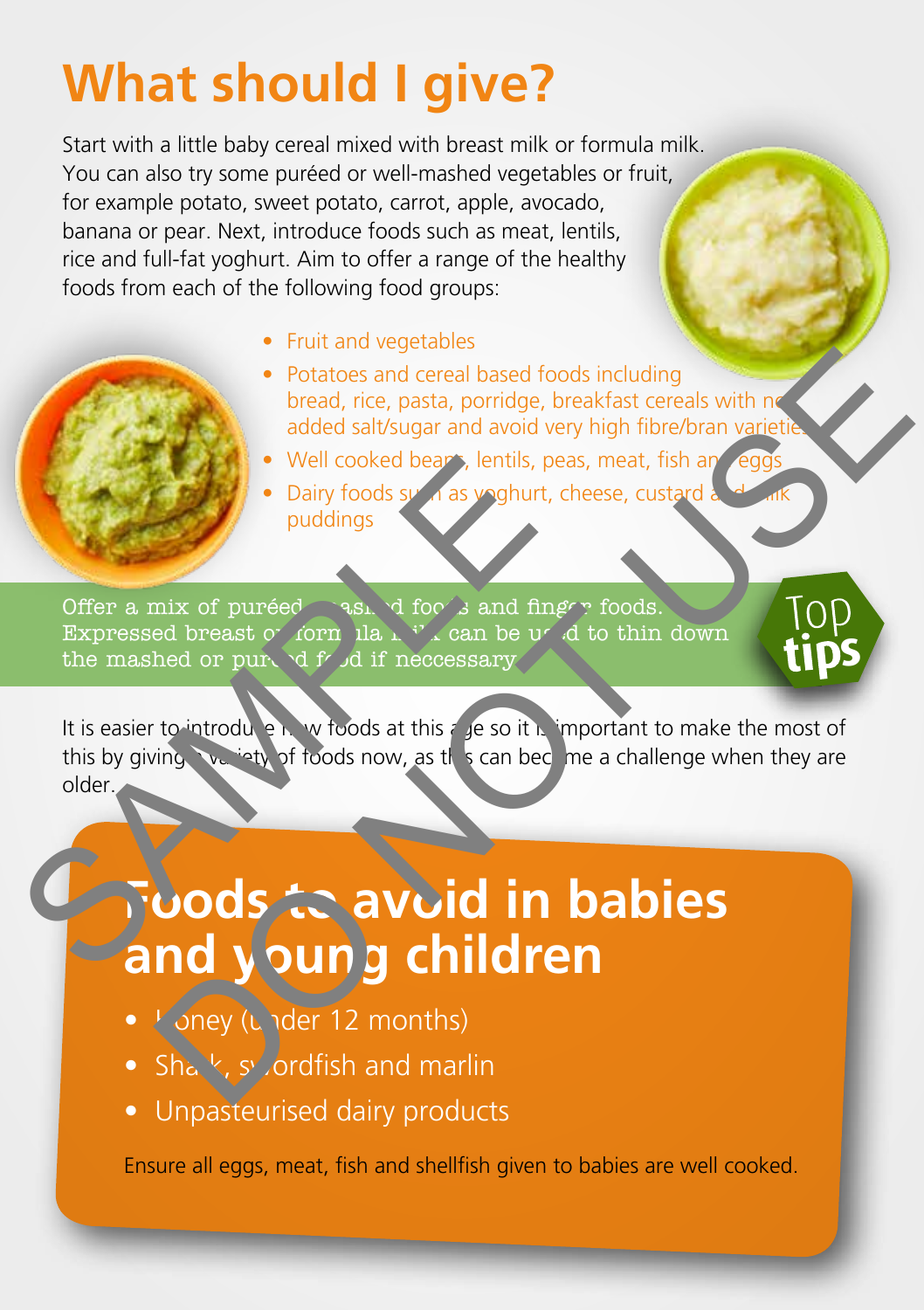## **Getting started**

#### **Each baby is different when it comes to feeding**

It is important you learn to understand your baby's cues so that you can correctly interpret their hunger signals. Once this is recognised, respond with affection and a consistent manner that is supportive and developmentally appropriate. This will allow your baby to be reassured that their hunger signal provides a predictable response. Ensure the environment is pleasant with minimal distractions, and  $t'$  at your baby is sitting comfortably. Be guided by your baby. If you need further help with feeding, contact your health visitor.

## **Food preparation**

ways wash your hands well before preparing food Figure aces clean where food is eaten and prepared Thoroughly wash and dry all equipment used in hot soapy water

## **What about a vegetarian** weaning diet Foot prep.

Include oods rich in it on such as fortified breakfast cereals with no added sugar/salt, eggs, beans, lentils, tofu and green leafy vegetables. Give foods high in vitamin C with these foods, for example tor atoes, bull peppers, leafy vegetables, oranges, mango, kiw fruit or strawberries. Make sure you offer at least 2 servings of iron rich foods daily. The thermatic property of the state of the state of the state of the state of the state of the state of the state of the state of the state of the state of the state of the state of the state of the state of the state of t

After 12 months, pure unsweetened fruit juice high in vitamin C can be offered if diluted. Remember to dilute pure unsweetened fruit juice one part juice to 10 parts water for infants; after 2 years this can changed to one part juice to one part water (up to 1 small portion (125ml).